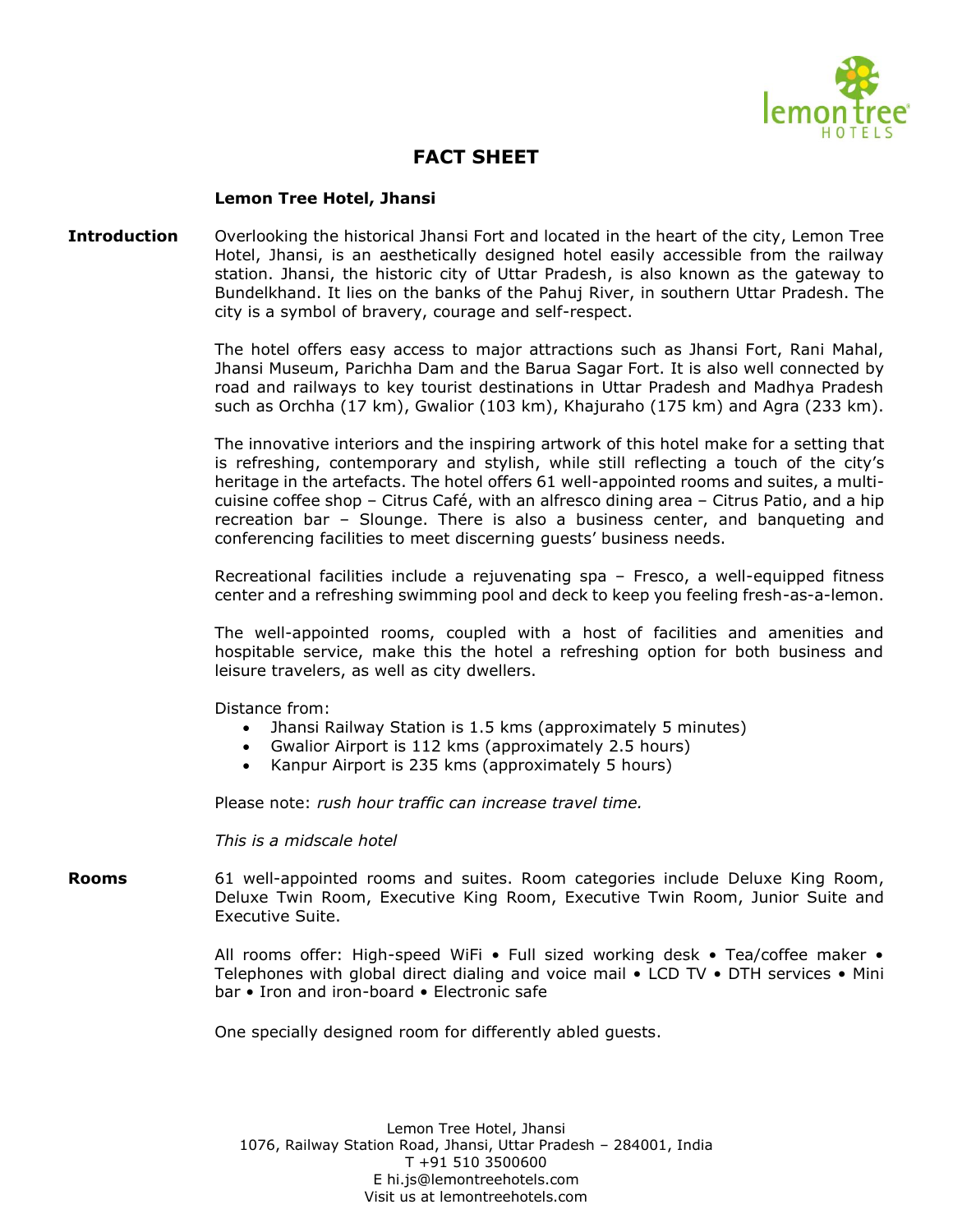

- **Food and Beverage** • **Citrus Café**: A bright and inviting multi-cuisine coffee shop that offers an eclectic all day dining menu including Indian, European, Western and pan-Asian preparations. For breakfast, choose from a wide range of popular North and South Indian and Western preparations.
	- **Slounge:** At this hip recreation bar, guests are invited to sip a drink of their choice from our selection of beverages, listen to some foot-tapping music or simply indulge in idle conversations with family and friends, in a décor that is cozy and 'chilled out'. The 'sloungilicious' menu offers Indian and international preparations.
	- **In-room Dining**

**Conference Facilities** Ideal for corporate events that need an impactful destination or team-building session to energize, an elegant wedding in the making or a special celebration to formalize, the hotel promises something special for everyone.

**Tangerine Grand**: 362 sq. mtr.

Top-of-the-line, fully equipped with: High-speed WiFi • Sound system • Built-in LED projector with screen Seats: 250 theater style • 200 reception style • 100 classroom style • 90 U-shape style

**Tangerine Grand 1:** 185 sq. mtr. Top-of-the-line, fully equipped with: High-speed WiFi • Sound system • Built-in LED projector with screen Seats: 160 theater style • 70 classroom style • 65 U-shape style

## **Tangerine Grand 2**:176 sq. mtr.

Top-of-the-line, fully equipped with: High-speed WiFi • Sound system • Built-in LED projector with screen Seats: 140 theater style • 50 classroom style • 45 U-shape style

**Tangerine 1**:60 sq. mtr. Seats: 40 theater style • 25 classroom style • 22 U-shape style

**Tangerine 2**:42 sq. mtr. Seats: 30 theater style • 15 classroom style • 10 U-shape style

**Recreation** At the wellness spa, the massages promise to pamper the body and refresh the spirit. Re-energize with a workout at the well-equipped fitness center or do a few laps in the refreshing swimming pool and feel as fresh-as-a-lemon

- **Other Services •** 24x7 Front Desk and Housekeeping
	- Travel assistance and electronic safes
	- On-site parking
	- Business Centre

Lemon Tree Hotel, Jhansi 1076, Railway Station Road, Jhansi, Uttar Pradesh – 284001, India T +91 510 3500600 E hi.js@lemontreehotels.com Visit us at lemontreehotels.com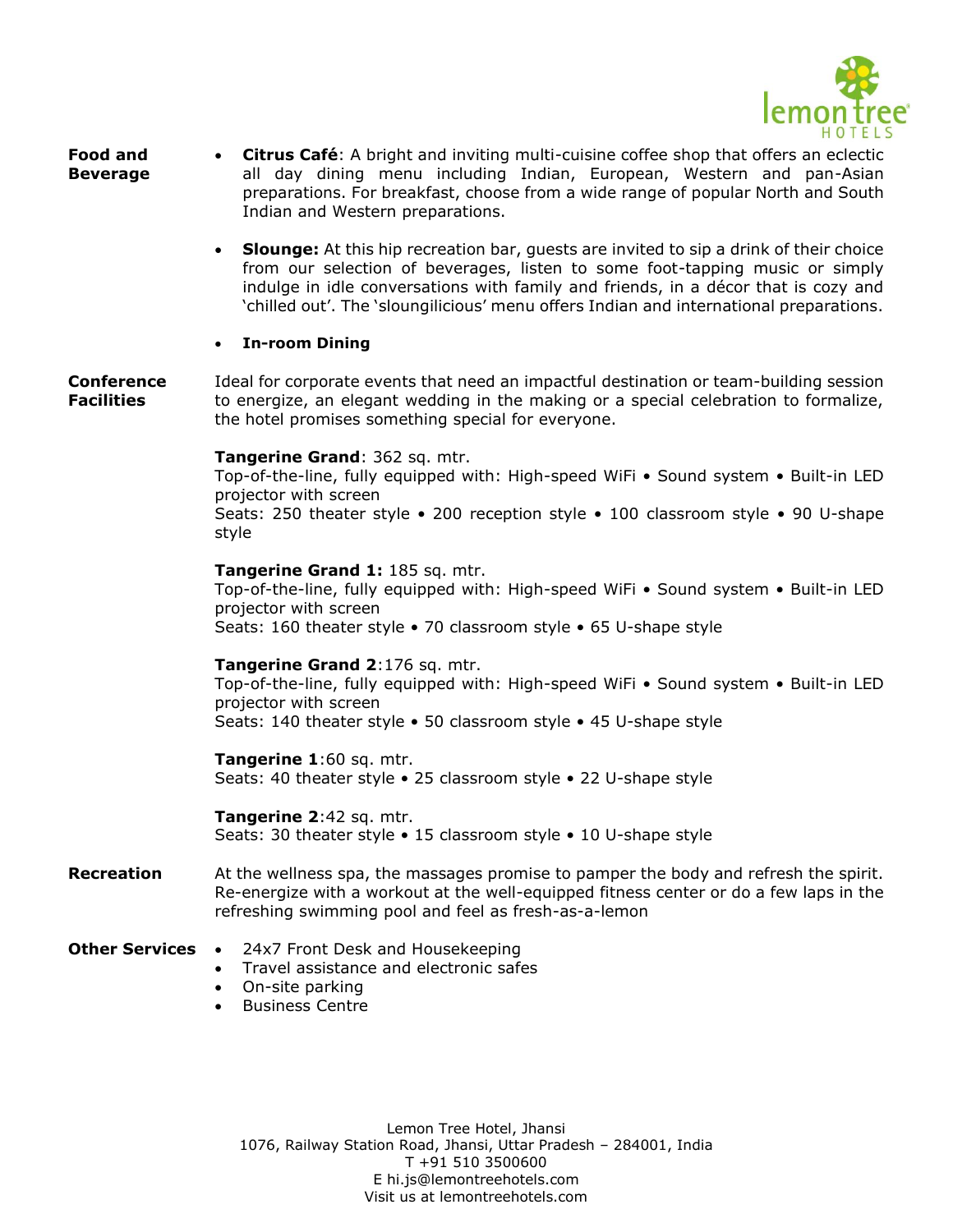

**Lemon Tree Smiles** Experience our enhanced rewards program that gives you more reasons to smile. Enjoy a world of exciting benefits, more loaded offers, exclusive packages, easy redemptions and much more. Sign up now and earn more every time you stay with us.

Please note:

- For best offers, book online at lemontreehotels.com
- Government taxes and service charge as applicable
- Check in time: 2 pm l Check out time: 12 noon
- The hotel accepts all major international credit cards
- Contactless payment modes available

Lemon Tree Hotel, Jhansi 1076, Railway Station Road, Jhansi, Uttar Pradesh – 284001, India T +91 510 3500600 E hi.js@lemontreehotels.com Visit us at lemontreehotels.com